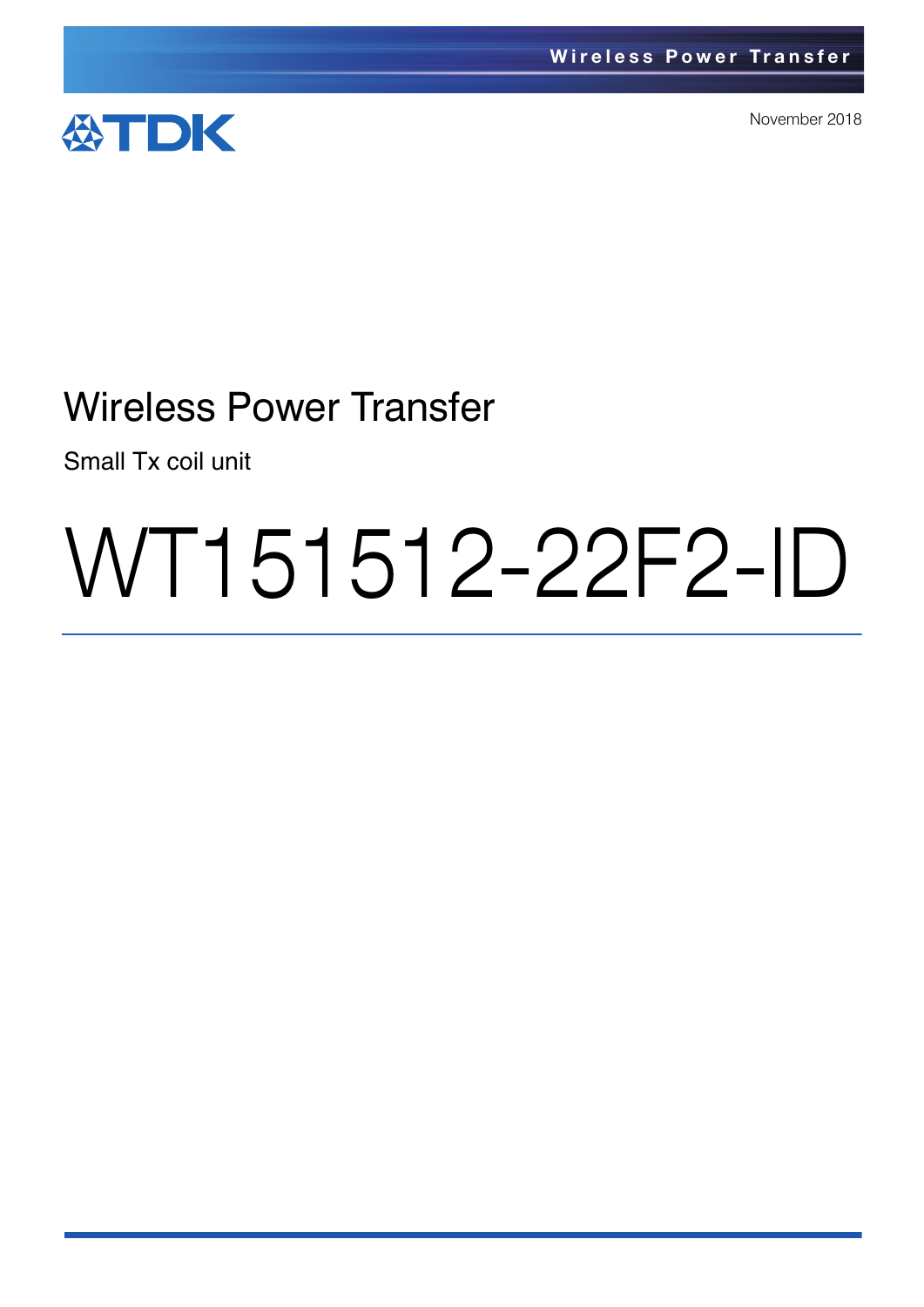## **Wireless Power Transfer**

Small Tx coil unit

#### **FEATURES**

- O Transmitting coils for Wireless Power Transfer.
- $\bigcirc$  Custom design is available based on each design requirements.
- Halogen-free.

#### **COMBINATION TABLE**

|           | 1W               | 2W               | 3W               |
|-----------|------------------|------------------|------------------|
| <b>Rx</b> | WR121210-27M8-ID | WR202010-18M8-ID | WR303050-12F5-ID |

#### **APPLICATION**

Smartphones, cellular phones, handheld mobile terminals, DSCs, and Wearable products.

#### **SHAPE & DIMENSIONS**





Dimensions in mm

#### **ELECTRICAL CHARACTERISTICS**

#### **CHARACTERISTICS SPECIFICATION TABLES**

| L x W dimensions | <b>Thickness</b> | Inductance<br>[100kHz, 1Vrms] | Resistance<br>[100kHz, 1Vrms] | Part No.         |
|------------------|------------------|-------------------------------|-------------------------------|------------------|
| (mm)             | $(mm)$ max.      | $(\mu H)$                     | (Ω)                           |                  |
| ø15.3            | 2.42             | 6.80                          | 0.18                          | WT151512-22F2-ID |

Contact us for more information.

#### **IC REFERENCE INFORMATION**

| IС  | <b>Manufacturer</b><br>material name | <b>Web</b>                                                                                                                                                                                          |
|-----|--------------------------------------|-----------------------------------------------------------------------------------------------------------------------------------------------------------------------------------------------------|
| IDT | P9235A-R                             | http://www.idt.com/products/power-management/wireless-charging-ics-wireless-power-ics/qi-compliant-wireless-power-transmitter-ics/<br>wp3w-rk-wireless-power-reference-solution-05w-3w-applications |

RoHS Directive Compliant Product: See the following for more details.https://product.tdk.com/info/en/environment/rohs/index.html Halogen-free: Indicates that Cl content is less than 900ppm, Br content is less than 900ppm, and that the total Cl and Br content is less than 1500ppm.

t Please be sure to request delivery specifications that provide further details on the features and specifications of the products for proper and safe use.

Please note that the contents may change without any prior notice due to reasons such as upgrading.

**Halogen-free**

**Product compatible with RoHS directive**